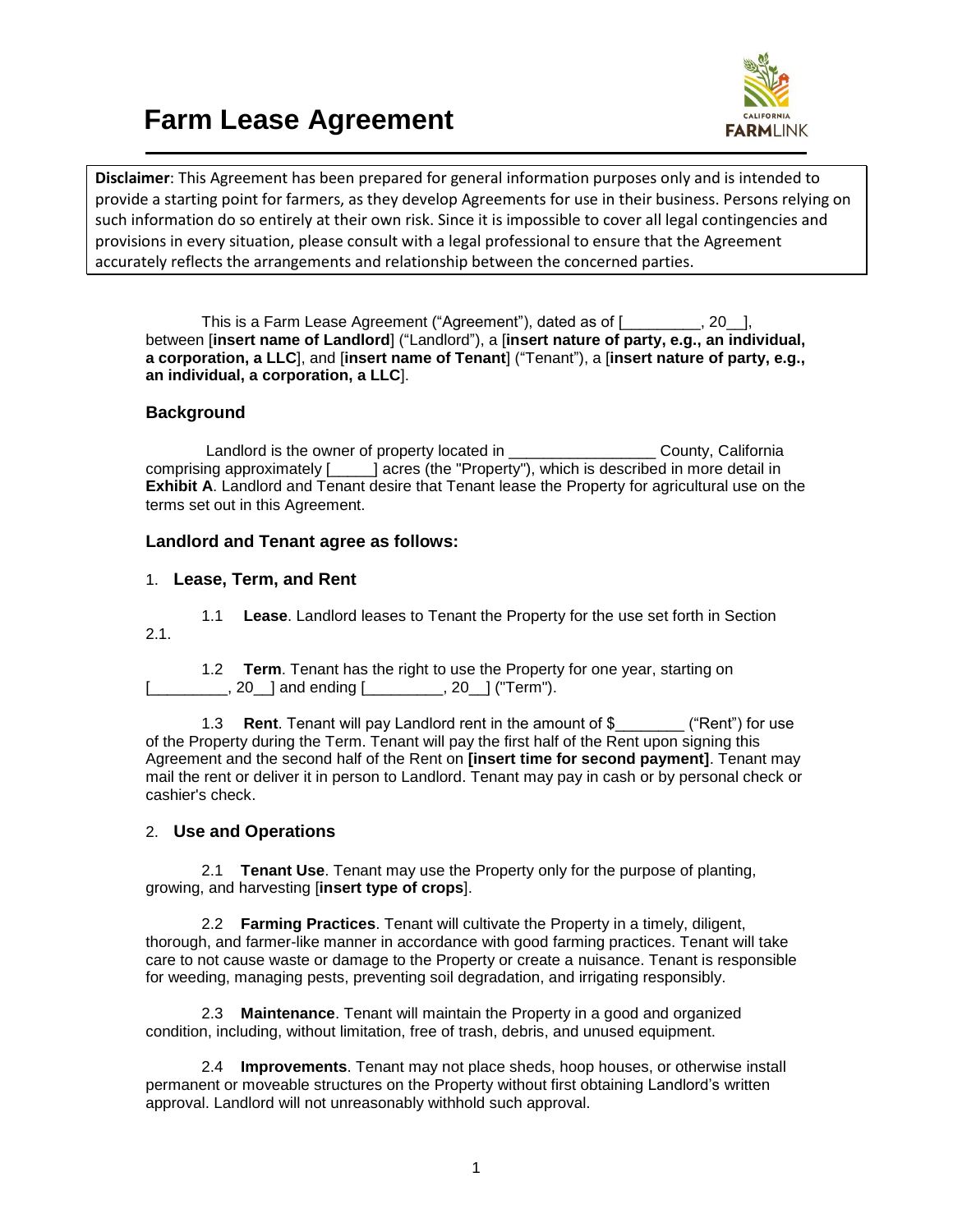2.5 **Management Responsibility**. Tenant is responsible for the planning, management, and carrying out of Tenant's operations on the Property. Tenant will pay all expenses, fees, and charges Tenant incurs in the process of maintaining and using the Property. Tenant is responsible for procuring necessary tools and equipment, seeds, and fertilizers, and for hiring, monitoring, and paying for any labor Tenant uses on the Property.

2.6 **Storage.** Tenant may store on the Property farming equipment and other personal property used for normal farming operations on the Property. Tenant may not store any materials that may be hazardous or that may cause damage to the Property (other than fuel for equipment), or that are not used for such farming operations. Tenant is responsible for the security of equipment, supplies or any other personal property stored on the Property. Landlord will not be liable for any claims arising from theft, loss, or damage of personal property left or stored on the Property.

2.7 **Compliance with Law**. Tenant will at Tenant's expense comply with all laws, including, without limitation, environmental, labor and employment, and occupational safety laws, applicable to Tenant's operations on the Property.

2.8 **Prohibited Uses.** Tenant may not conduct any non-production activities on the Property, including, without limitation, selling produce from a farm stand, camping, cookouts, renting out for events, or engaging in or hosting other recreational or income-generating activities, or do any burning on the Property, without first obtaining Landlord's written approval. Landlord will not unreasonably withhold such approval.

2.9 **Inspection**. Landlord may enter the Property at any reasonable time to inspect the Property and for the purpose of taking any other action Landlord believes is appropriate to confirm Tenant's compliance with this Agreement or protect Landlord's interest in the Property.

## 3. **Water Use and Utilities**

3.1 **Irrigation System.** Landlord will provide and maintain an irrigation hookup on or near the Property. Tenant is responsible for building and maintaining all infrastructure necessary to carry water from the hookup to and throughout the Property, including, without limitation, piping, drip tape, sprinklers, and valves. Tenant is responsible for maintaining Tenant's irrigation infrastructure and using the irrigation hookup in a responsible manner. If Tenant's use of the irrigation hookup results in damage beyond ordinary wear and tear, then Tenant will be responsible for paying any repair or replacement costs. Tenant will use water responsibly and sustainably including taking actions necessary to prevent erosion on the Property and to control the flow of excess irrigation water and runoff.

3.2 **Utilities**. Tenant is responsible for arranging for utilities and paying all utility costs relating to Tenant's use and possession of the Property, including, without limitation, water, electricity, gas, propane, water, sewer, waste removal, recycling, and garbage pickup.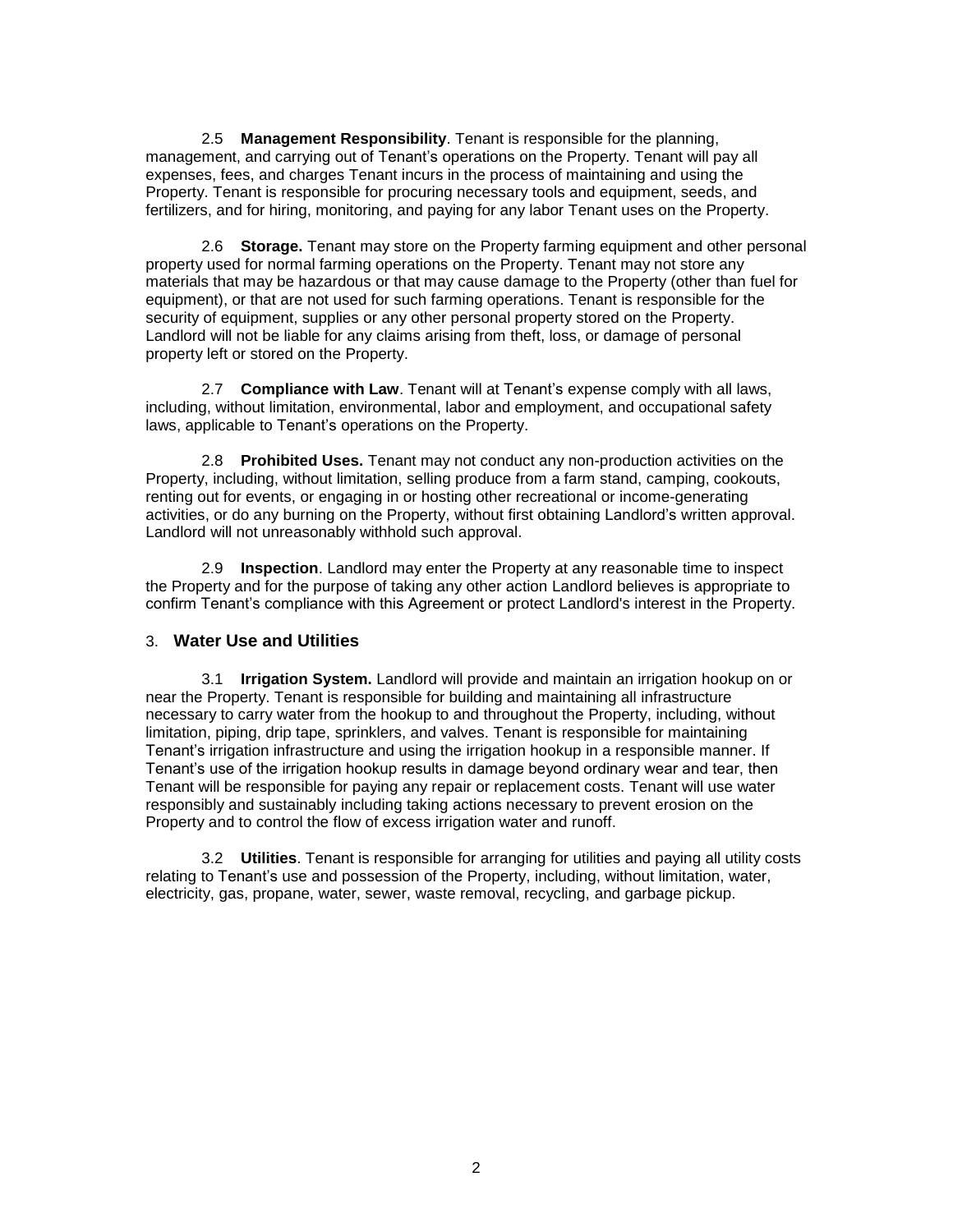#### 4. **Other Property Matters**

4.1 **No Representations**. Landlord is not making any representations or warranties to Tenant about the Property including the suitability of the Property for Tenant's farming activities. Tenant is responsible for making Tenant's own inspection of farming conditions on the Property before entering into this Agreement. Tenant accepts the Property on an "as-is" basis as of the date of occupancy, subject to any easements, servitudes, rights of way, or other land rights.

4.2 **Assignment, Subleasing, and Licensing.** Tenant may not assign, sublease, or license all or any part of the Property without first obtaining Landlord's written approval. Landlord will not unreasonably withhold such approval**.**

4.3 **Liens and Encumbrances**. Tenant will not incur, create, or assume any lien or encumbrance on any portion of the Property, including any mechanic's or materialmen's liens, except any liens or encumbrances created under this Agreement. Nothing in this Section 4.3 will prevent Tenant from entering into customary crop financing and other financing arrangements and granting security interests in Tenant's crops, inventory, equipment, supplies, and other assets**.**

4.4 **Taxes**. Tenant is responsible for all tax returns and payments arising from Tenant's occupation and use of the Property, including without limitation, income, sales, and personal property taxes. Landlord will pay real property taxes.

4.5 **Sale by Landlord**. If Landlord should sell or otherwise transfer title to the Property, Landlord will require the transferee to recognize and take the Property subject to this Agreement. Tenant will recognize the purchaser as the owner and take such actions to that end as are appropriate, including entering into an agreement in customary form in which the Tenant recognizes and attorns to the purchaser.

## 5. **Indemnification, Release and Insurance**

5.1 **Indemnification by Tenant.** Tenant will indemnify and hold Landlord and Landlord's respective directors, officers, partners, shareholders, members, employees, and affiliates (collectively, "Landlord Parties") harmless against all claims, liabilities, losses, damages, expenses, and attorneys' fees that may be suffered or sustained by a Landlord Party arising directly or indirectly from: (a) Tenant's use or occupancy of the Property; (b) any claims by third parties Tenant invites onto the Property; (c) sale and consumption of food grown on the Property; or (d) any breach by Tenant of this Agreement, except to the extent the liability is caused by the gross negligence or willful misconduct of such Landlord Party.

5.2 **Indemnification by Landlord**. Landlord will indemnify and hold Tenant and Tenant's respective directors, officers, partners, shareholders, members, employees, and affiliates (collectively, "Tenant Parties") harmless against all claims, liabilities, losses, damages, expenses, and attorneys' fees that may be suffered or sustained by a Tenant Party arising directly or indirectly from Landlord's use or presence on the Property or any breach by Landlord of this Agreement, except to the extent the liability is caused by the gross negligence or willful misconduct of such Tenant Party.

5.3 **Waiver and Release of Claims by Tenant**. To the fullest extent permitted by law, Tenant waives any and all claims against Landlord and all other Landlord Parties resulting from death of or injury to Tenant or any other person arising directly or indirectly from Tenant's use and occupancy of the Property, regardless of the cause and even if caused by negligence, whether passive or active. Tenant agrees not to sue any Landlord Party on the basis of these waived and released claims. Tenant understands that the releases and waivers in this Agreement extend to claims that Tenant does not know of or does not expect to exist at the time Tenant signs this Agreement. Tenant waives the protections of Section 1542 of the California Civil Code.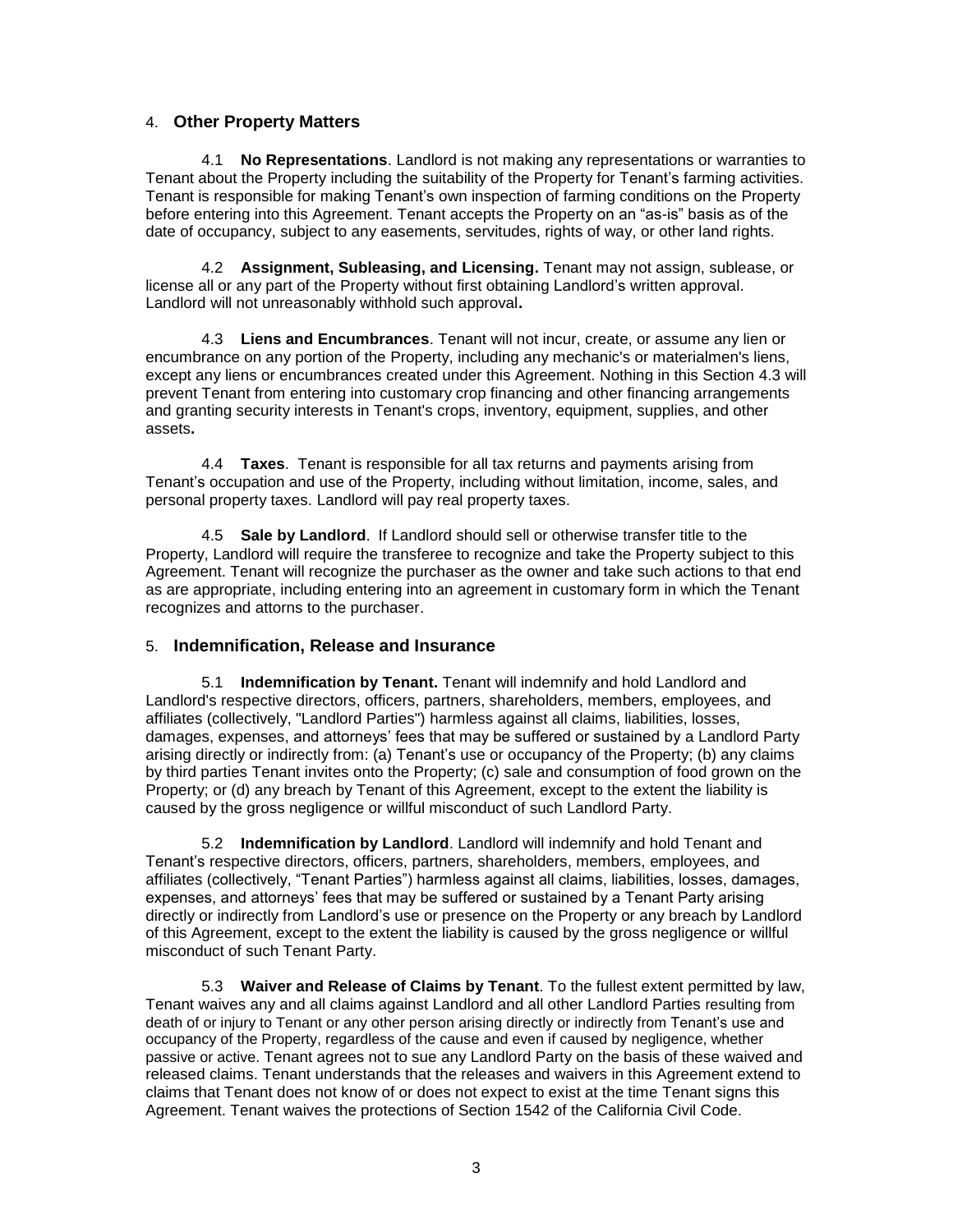5.4 **Insurance.** Throughout the Term, Tenant will maintain in full force and effect a comprehensive general liability insurance policy applicable to Tenant's occupation of the Property with limits of liability of at least  $\$\$  aggregate combined single limit for bodily injury and property damage liability, and  $\$\$  combined single limit per occurrence. Tenant's general liability statement will name Landlord as an additional insured. Tenant will also maintain such other insurance as required by law, including, without limitation, workers' compensation insurance.

#### 6. **Termination**

6.1 **Termination by Landlord**. Landlord may terminate this Agreement if: (a) Tenant fails to make a rent payment within \_\_ [three] days of when payment is due; (b) Tenant abandons or vacates the Property for <sub>[[fifteen]</sub> consecutive days; or (c) Tenant breach any other provision of this Agreement and the breach continues for more than \_\_ [fifteen] days after Tenant receives written notice of the breach from Landlord, it being understood that if the breach cannot by its nature be cured within such \_\_- day period, then Tenant will have an additional reasonable period (which will not in any case exceed 30 days) to attempt to cure the breach. Such a termination will be effective [ten] days after delivery by Landlord to Tenant of a notice of termination. Tenant must then leave, quit, and surrender the Property to Landlord, but Tenant will remain liable for damages to the extent permitted by law. Landlord retains all rights to recover damages to the extent permitted by law and permissible under Section 1951.2 of the California Civil Code including, without limitation, unpaid rent for use of the Property until termination, rent to be paid for the remainder of the Term, and any amount necessary to compensate Landlord for charges incurred by reason of Tenant's failure to perform its obligations under this Agreement. All of Landlord's rights and remedies under this Agreement are cumulative and not alternative and will be in addition to all rights, powers, and remedies given to Landlord at law or in equity.

6.2 **Termination by Tenant**. Tenant may terminate this Agreement at any time. Such termination will be effective \_\_ [60] days after delivery by Tenant to Landlord of a notice of termination. Tenant may also terminate this Agreement upon (a) a failure of the water supply, whether in terms of quantity, reliability or quality, or occurrence of fire, flood or other similar physical event, that materially interferes with Tenant's ability to farm the Property, or (b) a material breach of this Agreement by Landlord. Such a termination will be effective [15] days after delivery by Tenant to Landlord of a notice of termination.

6.3 **Holdover**. This Agreement terminates without further notice at the expiration of the Term. Any continued occupancy by Tenant of all or a portion of the Property after the expiration of the Term will be construed by the parties to be a tenancy from month-to-month on the terms set out in this Agreement, cancellable by either party upon 30 days' written notice. Any holding over is not a renewal or extension of the Term.

6.4 **Surrender of the Property**. Upon termination of this Agreement, Tenant will at Tenant's expense surrender the Property in good order and condition, reasonable wear and tear excepted, and will remove all of Tenant's personal property. Except as may otherwise be agreed in writing by Landlord and Tenant at the time of installation, all permanent improvements and alterations to the Property other than trade fixtures will belong to Landlord. Tenant may retain ownership of, and will remove, all sheds, mobile greenhouses, signs, and other nonpermanent improvements Tenant may have made to the Property.

6.5 **Personal Property**. If Tenant leaves any of Tenant's personal property on the Property after the termination of this Agreement, Landlord may store it at a warehouse or any other location for Tenant's account and at Tenant's risk and expense. Landlord will release the property only when Tenant pays all charges relating to storage and all other amounts Tenant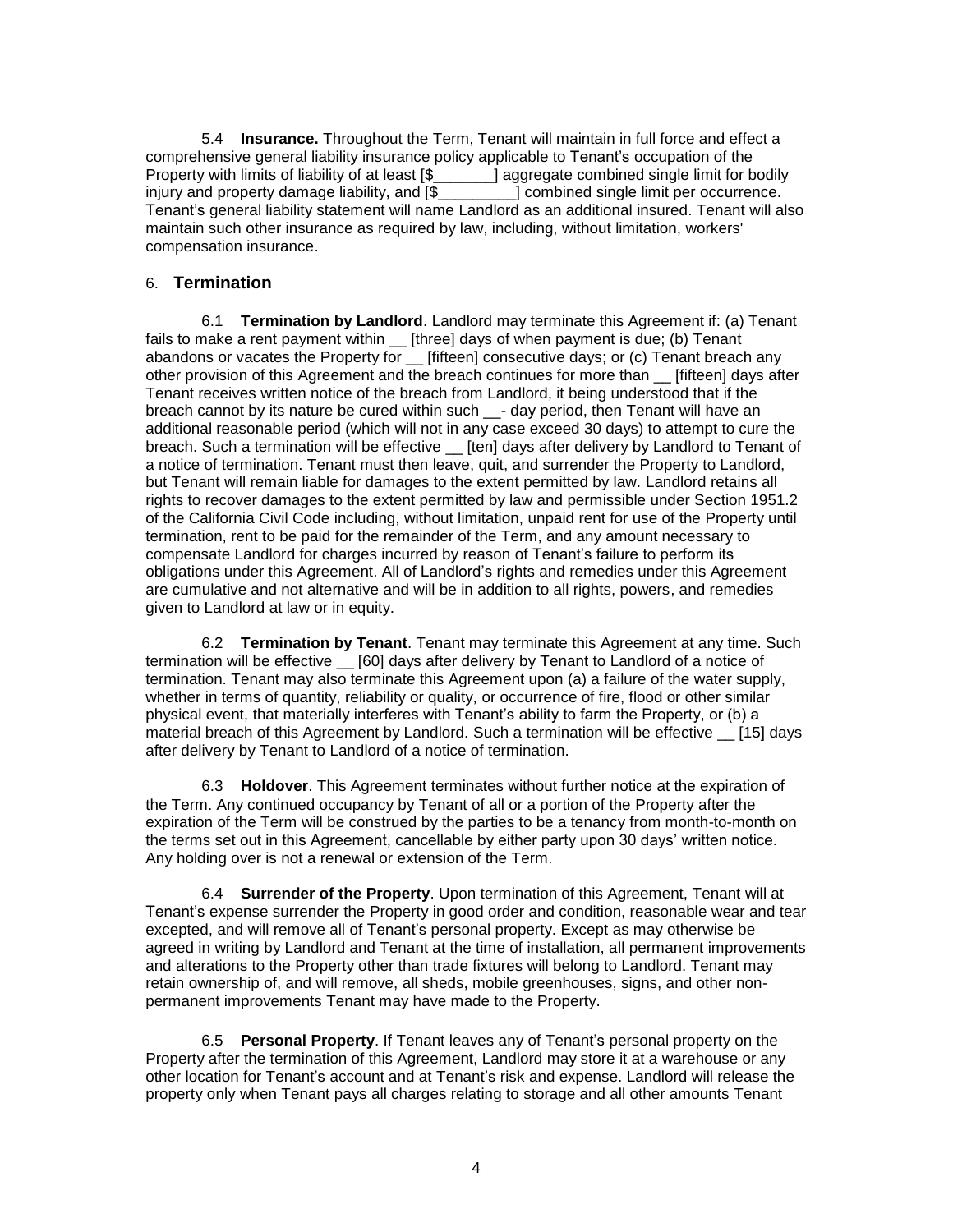owes Landlord under this Agreement. If Tenant does not reclaim the property within the period permitted by law, Landlord may sell it in accordance with law and apply the proceeds of the sale to any amounts Tenant owes to Landlord under this Agreement, or retain Tenant's property, granting Tenant credit for the reasonable value of the property against any amounts Tenant owes to Landlord.

6.6 **Survival**. Sections 4.4, 5, 6, and 7 of this Agreement will survive termination of this Agreement.

## 7. **General Provisions**

7.1 **Entire Agreement**. This Agreement, together with its exhibits, is the entire agreement between Tenant and Landlord and supersedes all prior or contemporaneous written and oral agreements. This Agreement may be amended only by a document signed by both Tenant and Landlord and reciting that it is an amendment to this Agreement. If there are any inconsistencies between this Agreement and its exhibits, this Agreement will control.

7.2 **Severability; Waiver**. If any provision in this Agreement is held invalid or unenforceable, the other provisions will remain enforceable, and the invalid or unenforceable provision will be considered modified so that it is valid and enforceable to the maximum extent permitted by law. Any waiver under this Agreement must be in writing and signed by the party granting the waiver. Waiver of any breach or provision of this Agreement will not be considered a waiver of any later breach or of the right to enforce any provision of this Agreement.

7.3 **Relationship.** Tenant and Landlord are independent contracting parties. Nothing contained in this Agreement will create a partnership, joint venture, fiduciary, or employment relationship between Tenant and Landlord. Neither Tenant nor Landlord have the power or authority to act on behalf of the other or in the other's name directly or indirectly in any manner. Landlord will not be responsible for any debts, liabilities, or obligations Tenant contracts or incurs in carrying out Tenant's farming operations on the Property or otherwise.

7.4 **No Third Party Beneficiaries**. Except as provided in Section 5.1 and 5.2, this Agreement is for the exclusive benefit of Tenant and Landlord and not for the benefit of any third party.

7.5 **Binding on Heirs.** This Agreement will be binding upon the heirs, executors, administrators, and permitted assignees or successors in interest of Landlord and Tenant.

7.6 **Notices.** Notices and consents under this Agreement must be in writing and delivered by mail, hand, fax, or e-mail to the addresses set out on the signature page of this Agreement or other addresses given by one party to the other in writing. Notices given in the manner will be considered given two business days after deposit in the mail, or the first business day after delivery to a courier, delivery by fax or transmission by e-mail.

7.7 **Governing Law; Jurisdiction**. This Agreement will be governed by California law. Tenant and Landlord consent to the exclusive jurisdiction of the state and federal courts for **[insert county where Property located]**, California.

\* \* \* \* \* \* \* \*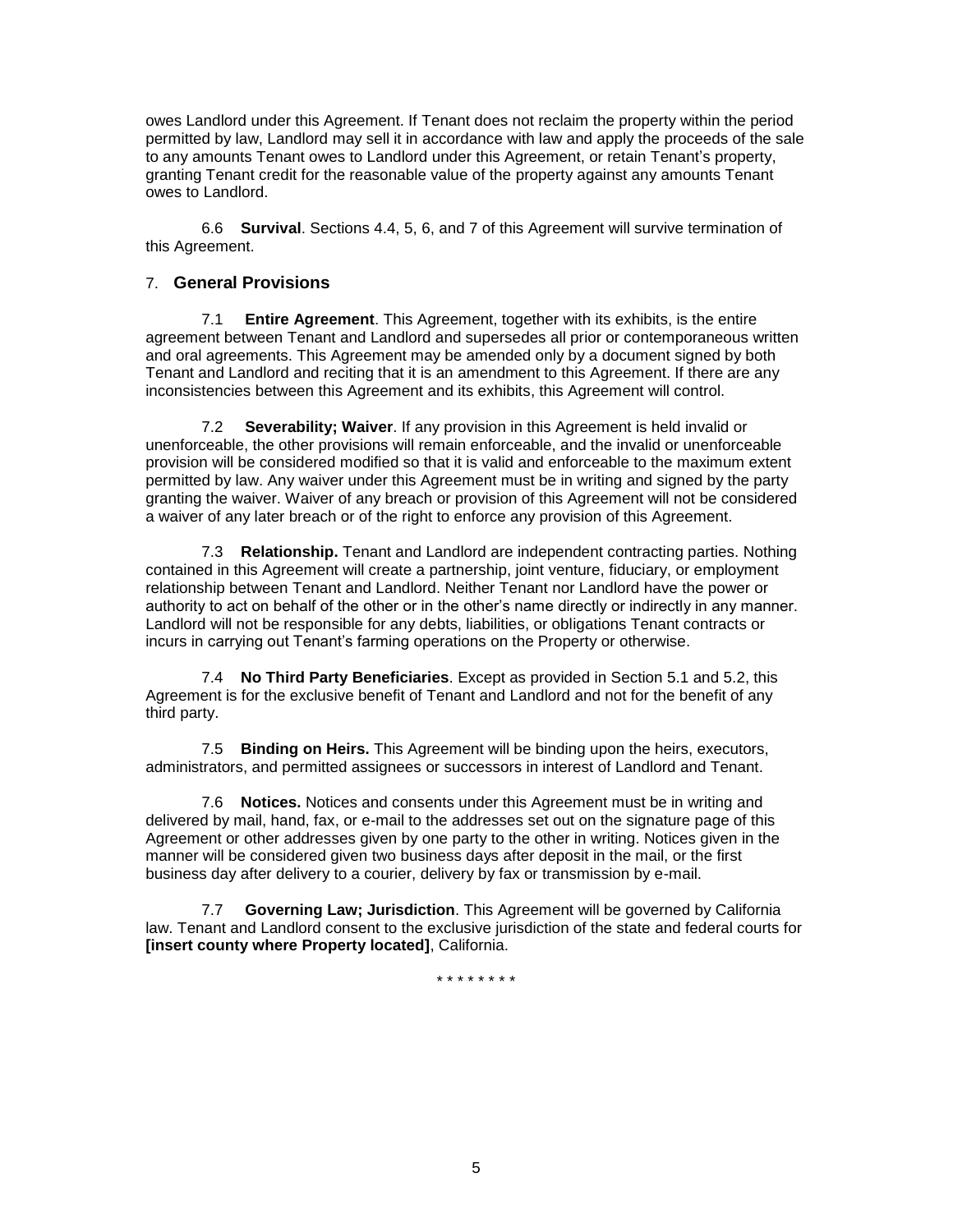**This Agreement was signed by Landlord and Tenant as of the date stated in its first paragraph.**

| [insert name of Landlord]             | [insert name of Tenant]               |
|---------------------------------------|---------------------------------------|
| [insert appropriate signature blocks] | [insert appropriate signature blocks] |
| Landlord address:                     | Tenant address:                       |
|                                       |                                       |

**Exhibits:**

A: Description and Map of Property and Access Routes